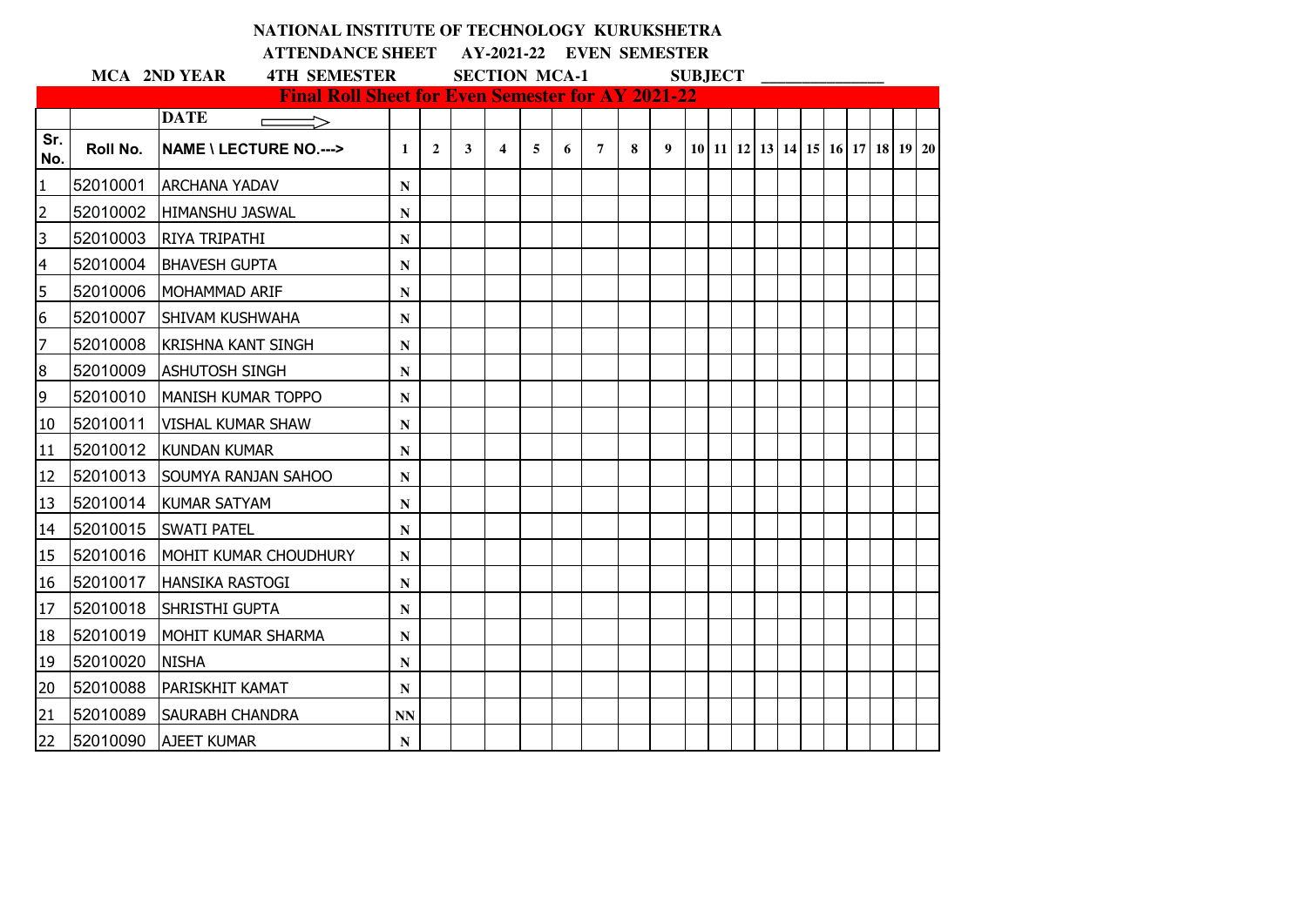|                       |             | NATIONAL INSTITUTE OF TECHNOLOGY KURUKSHETRA                            |              |                |              |                         |   |   |                          |   |   |                |  |  |  |                                  |  |
|-----------------------|-------------|-------------------------------------------------------------------------|--------------|----------------|--------------|-------------------------|---|---|--------------------------|---|---|----------------|--|--|--|----------------------------------|--|
|                       |             | <b>ATTENDANCE SHEET</b>                                                 |              |                |              |                         |   |   | AY-2021-22 EVEN SEMESTER |   |   |                |  |  |  |                                  |  |
|                       |             | <b>4TH SEMESTER</b><br><b>MCA 2ND YEAR</b>                              |              |                |              | <b>SECTION MCA-2</b>    |   |   |                          |   |   | <b>SUBJECT</b> |  |  |  |                                  |  |
|                       |             | <b>Final Roll Sheet for Even Semester for AY 2021-22</b><br><b>DATE</b> |              |                |              |                         |   |   |                          |   |   |                |  |  |  |                                  |  |
| Sr.<br>No.            | Roll No.    | <b>NAME \ LECTURE NO.---&gt;</b>                                        | $\mathbf{1}$ | $\overline{2}$ | $\mathbf{3}$ | $\overline{\mathbf{4}}$ | 5 | 6 | $\overline{7}$           | 8 | 9 |                |  |  |  | 10 11 12 13 14 15 16 17 18 19 20 |  |
| $\mathbf{1}$          | 52010021    | <b>RAKSHA GUPTA</b>                                                     | N            |                |              |                         |   |   |                          |   |   |                |  |  |  |                                  |  |
| $\mathbf{2}^{\prime}$ | 52010022    | <b>ANUSHIKA SRIVASTAVA</b>                                              | ${\bf N}$    |                |              |                         |   |   |                          |   |   |                |  |  |  |                                  |  |
| 3                     | 52010024    | <b>SHUBHAM THAKRE</b>                                                   | N            |                |              |                         |   |   |                          |   |   |                |  |  |  |                                  |  |
| 4                     | 52010025    | <b>VIDUSHI GUPTA</b>                                                    | N            |                |              |                         |   |   |                          |   |   |                |  |  |  |                                  |  |
| 5.                    | 52010026    | <b>RAMAN MITTAL</b>                                                     | $\mathbf N$  |                |              |                         |   |   |                          |   |   |                |  |  |  |                                  |  |
| 6                     | 52010027    | <b>KANAV SANDHIR</b>                                                    | N            |                |              |                         |   |   |                          |   |   |                |  |  |  |                                  |  |
| 7                     | 52010028    | MAYANK KUMAR GUPTA                                                      | N            |                |              |                         |   |   |                          |   |   |                |  |  |  |                                  |  |
| 8                     | 52010029    | <b>HARSH VERMA</b>                                                      | N            |                |              |                         |   |   |                          |   |   |                |  |  |  |                                  |  |
| 9                     | 52010030    | <b>GAURAV CHAUDAHRY</b>                                                 | N            |                |              |                         |   |   |                          |   |   |                |  |  |  |                                  |  |
|                       | 10 52010031 | <b>MITANSHI JAIN</b>                                                    | N            |                |              |                         |   |   |                          |   |   |                |  |  |  |                                  |  |
|                       | 11 52010032 | <b>RISHI TRIPATHI</b>                                                   | N            |                |              |                         |   |   |                          |   |   |                |  |  |  |                                  |  |
|                       | 12 52010033 | <b>TUSHAR JAIN</b>                                                      | N            |                |              |                         |   |   |                          |   |   |                |  |  |  |                                  |  |
|                       | 13 52010034 | <b>TANUJ SINGH NAYAL</b>                                                | N            |                |              |                         |   |   |                          |   |   |                |  |  |  |                                  |  |
|                       | 14 52010035 | <b>SANDEEP</b>                                                          | $\mathbf N$  |                |              |                         |   |   |                          |   |   |                |  |  |  |                                  |  |
|                       | 15 52010036 | <b>SWATI MEHRA</b>                                                      | N            |                |              |                         |   |   |                          |   |   |                |  |  |  |                                  |  |
|                       | 16 52010037 | <b>IPRAVIND KUMAR</b>                                                   | N            |                |              |                         |   |   |                          |   |   |                |  |  |  |                                  |  |
|                       | 17 52010038 | <b>ISANHEEN SETHI</b>                                                   | $\mathbf N$  |                |              |                         |   |   |                          |   |   |                |  |  |  |                                  |  |
|                       | 18 52010039 | AMBUJ BHARATI                                                           | N            |                |              |                         |   |   |                          |   |   |                |  |  |  |                                  |  |
|                       | 19 52010040 | <b>KAJAL GUPTA</b>                                                      | N            |                |              |                         |   |   |                          |   |   |                |  |  |  |                                  |  |
|                       | 20 52010091 | <b>ABHISHEK KUMAR</b>                                                   | N            |                |              |                         |   |   |                          |   |   |                |  |  |  |                                  |  |
|                       | 21 52010092 | NEERAJ RAVI PRATAP                                                      | N            |                |              |                         |   |   |                          |   |   |                |  |  |  |                                  |  |
|                       | 22 52010093 | <b>Vivek Lakra</b>                                                      | N            |                |              |                         |   |   |                          |   |   |                |  |  |  |                                  |  |
|                       | 23 52010094 | <b>RAVI SAHU</b>                                                        | N            |                |              |                         |   |   |                          |   |   |                |  |  |  |                                  |  |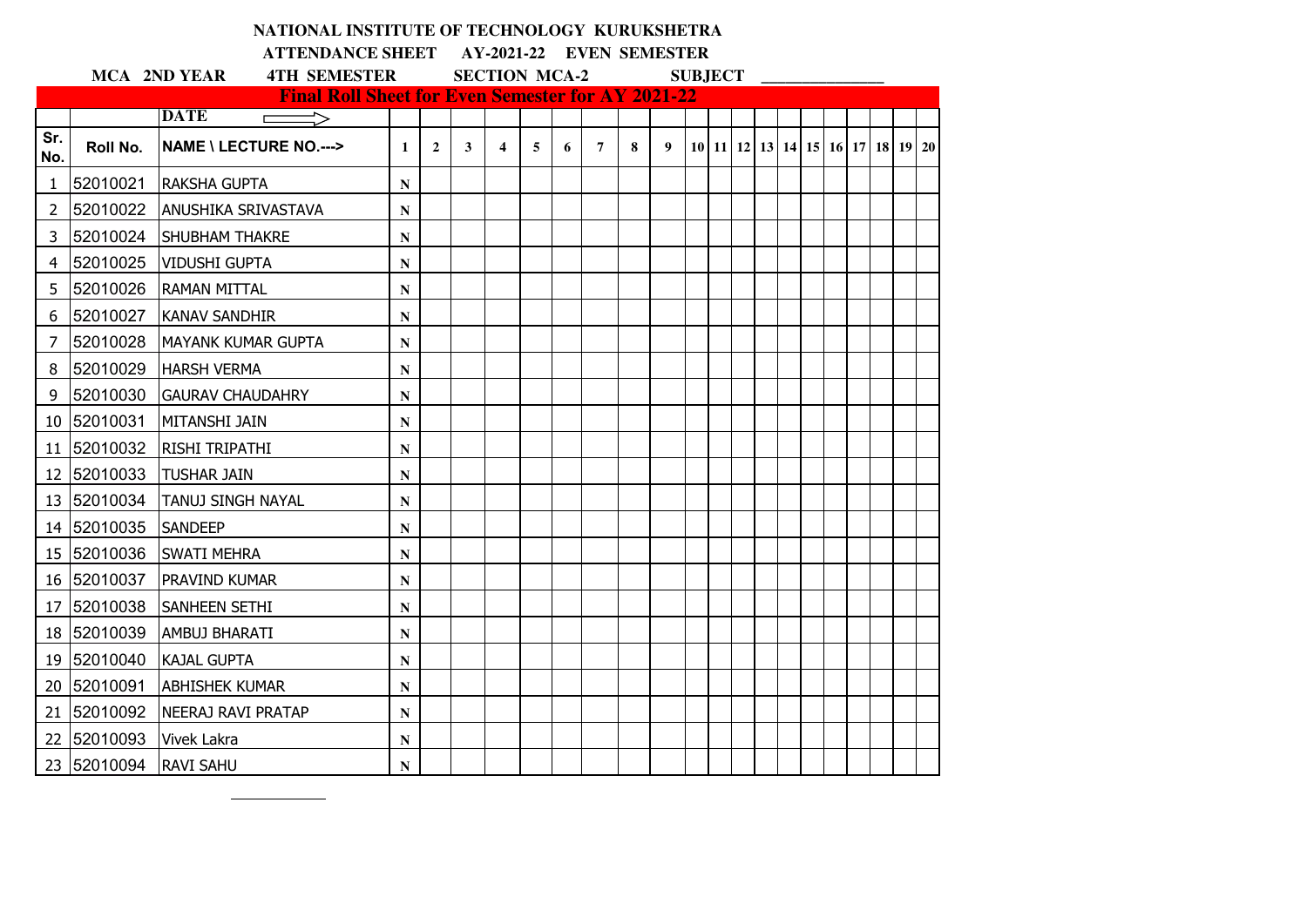|                         |              | NATIONAL INSTITUTE OF TECHNOLOGY KURUKSHETRA             |              |                          |   |                         |   |   |                |   |   |                |  |  |  |  |  |                                                      |  |
|-------------------------|--------------|----------------------------------------------------------|--------------|--------------------------|---|-------------------------|---|---|----------------|---|---|----------------|--|--|--|--|--|------------------------------------------------------|--|
|                         |              | <b>ATTENDANCE SHEET</b>                                  |              | AY-2021-22 EVEN SEMESTER |   |                         |   |   |                |   |   |                |  |  |  |  |  |                                                      |  |
|                         | MCA 2ND YEAR | <b>4TH SEMESTER</b>                                      |              | <b>SECTION MCA-3</b>     |   |                         |   |   |                |   |   | <b>SUBJECT</b> |  |  |  |  |  |                                                      |  |
|                         |              | <b>Final Roll Sheet for Even Semester for AY 2021-22</b> |              |                          |   |                         |   |   |                |   |   |                |  |  |  |  |  |                                                      |  |
|                         |              | <b>DATE</b>                                              |              |                          |   |                         |   |   |                |   |   |                |  |  |  |  |  |                                                      |  |
| Sr.<br>No.              | Roll No.     | <b>NAME \ LECTURE NO.---&gt;</b>                         | $\mathbf{1}$ | $\overline{2}$           | 3 | $\overline{\mathbf{4}}$ | 5 | 6 | $\overline{7}$ | 8 | 9 |                |  |  |  |  |  | 10   11   12   13   14   15   16   17   18   19   20 |  |
| $\mathbf{1}$            | 52010041     | <b>UJJAWAL RANGA</b>                                     | N            |                          |   |                         |   |   |                |   |   |                |  |  |  |  |  |                                                      |  |
| $\overline{2}$          | 52010042     | <b>DEEPALI SHARMA</b>                                    | N            |                          |   |                         |   |   |                |   |   |                |  |  |  |  |  |                                                      |  |
| $\overline{\mathbf{3}}$ | 52010043     | PRASOON VARSHNEY                                         | N            |                          |   |                         |   |   |                |   |   |                |  |  |  |  |  |                                                      |  |
| $\overline{4}$          | 52010044     | <b>SUBHAM</b>                                            | N            |                          |   |                         |   |   |                |   |   |                |  |  |  |  |  |                                                      |  |
| 5                       | 52010045     | <b>DIVYA PRAKASH</b>                                     | N            |                          |   |                         |   |   |                |   |   |                |  |  |  |  |  |                                                      |  |
| $\overline{6}$          | 52010046     | <b>ZUBAIR BEG</b>                                        | ${\bf N}$    |                          |   |                         |   |   |                |   |   |                |  |  |  |  |  |                                                      |  |
| $\overline{7}$          | 52010047     | <b>MANIKA SHARMA</b>                                     | N            |                          |   |                         |   |   |                |   |   |                |  |  |  |  |  |                                                      |  |
| $\bf 8$                 | 52010048     | MUKUL KUMAR SPEIYA                                       | $\mathbf N$  |                          |   |                         |   |   |                |   |   |                |  |  |  |  |  |                                                      |  |
| 9                       | 52010049     | <b>JYOTI GUPTA</b>                                       | $\mathbf N$  |                          |   |                         |   |   |                |   |   |                |  |  |  |  |  |                                                      |  |
| 10                      | 52010050     | <b>NITIN MEENA</b>                                       | N            |                          |   |                         |   |   |                |   |   |                |  |  |  |  |  |                                                      |  |
| 11                      | 52010051     | <b>ADITYA MANDAL</b>                                     | N            |                          |   |                         |   |   |                |   |   |                |  |  |  |  |  |                                                      |  |
| 12                      | 52010052     | SHAILJA CHAUHAN                                          | $\mathbf N$  |                          |   |                         |   |   |                |   |   |                |  |  |  |  |  |                                                      |  |
| 13                      | 52010053     | SHIVANGI AGARWAL                                         | $\mathbf N$  |                          |   |                         |   |   |                |   |   |                |  |  |  |  |  |                                                      |  |
| 14                      | 52010054     | <b>ADARSH SARDAR</b>                                     | N            |                          |   |                         |   |   |                |   |   |                |  |  |  |  |  |                                                      |  |
| 15                      | 52010055     | <b>BRAJESH KUMAR</b>                                     | N            |                          |   |                         |   |   |                |   |   |                |  |  |  |  |  |                                                      |  |
| 16                      | 52010056     | <b>NITEEN KUMAR</b>                                      | N            |                          |   |                         |   |   |                |   |   |                |  |  |  |  |  |                                                      |  |
| 17                      | 52010057     | <b>VINAY SINGH</b>                                       | $\mathbf N$  |                          |   |                         |   |   |                |   |   |                |  |  |  |  |  |                                                      |  |
| 18                      | 52010058     | <b>DIVYAM ATRI</b>                                       | N            |                          |   |                         |   |   |                |   |   |                |  |  |  |  |  |                                                      |  |
| 19                      | 52010059     | SHUBHAM SINGH                                            | N            |                          |   |                         |   |   |                |   |   |                |  |  |  |  |  |                                                      |  |
| 20                      | 52010060     | <b>HARSHIT CARPENTER</b>                                 | $\mathbf N$  |                          |   |                         |   |   |                |   |   |                |  |  |  |  |  |                                                      |  |
| 21                      | 52010085     | <b>SURAJ S</b>                                           | N            |                          |   |                         |   |   |                |   |   |                |  |  |  |  |  |                                                      |  |
| 22                      | 52010086     | <b>BHUPESH NAMA</b>                                      | <b>NN</b>    |                          |   |                         |   |   |                |   |   |                |  |  |  |  |  |                                                      |  |
| 23                      | 52010087     | Shubham Kalson                                           | N            |                          |   |                         |   |   |                |   |   |                |  |  |  |  |  |                                                      |  |